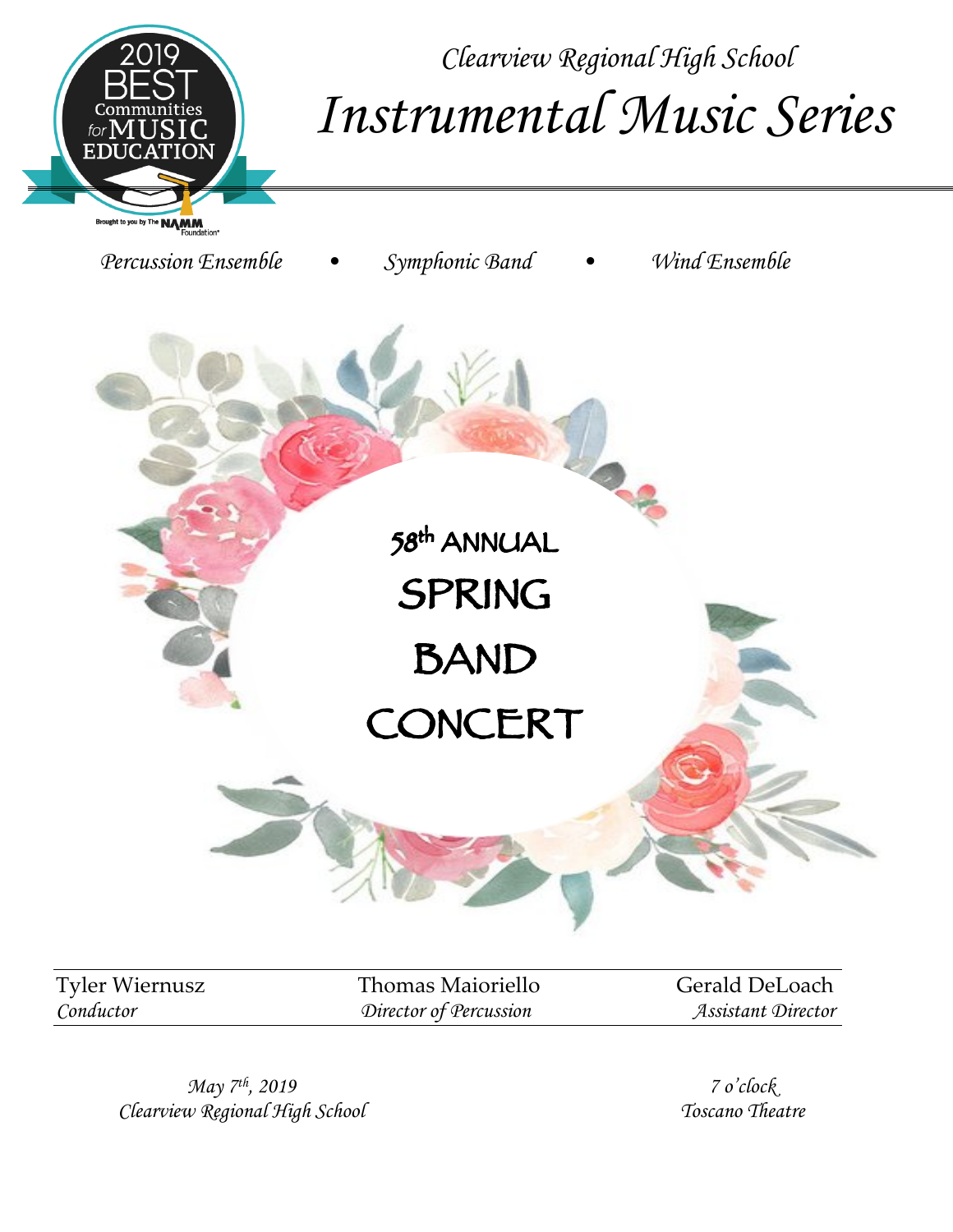**Piccolo** Emma Sawyer8

**Flute** Krystal Yearis<sup>5689</sup> Helena Reynolds Lauren Visalli<sup>1</sup> Hannah Kaestner

**Oboe** Melissa Fadini<sup>18</sup> Mackenzie Gehringer1

> **Eb Clarinet** Jackie Monzo

**Bb Clarinet** Benjamin Taylor2348 Ashley Moran1 Sarah Carson Allyson Sooy1 Melissa Pratt Sarah Jordan

**Bass Clarinet** Kaitlin Schwartz1

1 – Senior 2 – NJ All-State Symphonic Band 3 – All-South Jersey Orchestra 4 – All-South Jersey Wind Ensemble 5 – All-South Jersey Symphonic Band

> **Flute** Miranda Gardina Lena Olafsen Dana Srsic Hailey McCafferty Enes Ozturk Rachel Pisarcik Gia Jones

**Oboe** Maria Becker Ashley Miller Bryce Gawrysiak

**Bb Clarinet** Josephine Galante Gracie Teiper Gabi Bright Salima Oumar-Mahamat Sophie Cannon Jason Illadis

> **Bass Clarinet** Luke Keegan

**Bassoon** Zachary Weng Nicholas Hoopes

**Double Bass** Madison McCormick

Librarians Johnni Frankowski , Ashley Miller

## *Wind Ensemble*

**Bassoon** Kyle Lin358 Adérónké Adéjare Jacob Hegge<sup>7</sup>

**Saxophone** Larry Diehlman<sup>18</sup> Ellie LoPresti8 Jacob Cubbler<sup>8</sup> Jonathan Teiper<sup>48</sup>

**Trumpet** Ryan Wienckoski Jasmine Dickson8 James Snyder Eric Uhorchuk1 Allison Capik1

Trevor Jones<sup>8</sup> **Horn** Dan Paolello<sup>8</sup>

Courtney Wynne Rebecca Murphy1 Angelina Woody8

6 – All-South Jersey Chamber Ensemble 7 – All-South Jersey Jazz Band 8 – Teen Arts Festival Participant 9 – Olympic Conference Honors Band

#### *Symphonic Band*

**Alto Saxophone** J.T. Giovinco Ryan Cybulski Noel Roney Allison Higgins Sophie Luckman1 Joseph Bujnowski1 Doriana Castelforte Heike Richardson Samuel Millard Tyler Weiss<sup>1</sup>

**Tenor Saxophone** Tara Dalessio Josh Cubbler

**Baritone Saxophone** Nicholas Lenz

**Trumpet** Kirsten Gurlin Carter Puckett Shannon Jordan Noah Terry Sebastian Lamb Samantha Niedbalski Karlie Kraus Samantha Hoyer-Figueroa Nicholas Long

#### **Horn**

Aaron Reynolds Sarah Ferguson Gigi Bright Johnni Frankowski

#### **Trombone** Marissa Weaver Mark DeSimone Colby Johnston

**Euphonium** Jordan Beckman<sup>46</sup> Katie DeSimone1 Billy Voll

**Tuba** Hayden Vogel<sup>58</sup> Brendan Burke

#### **Percussion**

Lorrha Hitchner1 Valerie Monzo1 Adam Reim Amelia Biermann Sam Wasniewski Tim Bonaventure5 Jonathan Hubbard Jake Amato<sup>5</sup> Damian DeStefano1

> **Piano** Sam Johnson<sup>347</sup>

> **Trombone** Dominic Drees Luke Lessman

**Euphonium** Rachel Guzzo

**Tuba** Gianluca Licciardelli Joseph Manieri1

#### **Percussion**

Roman Henry Nicholas Liloia Jake Nole Jack Quinn<sup>1</sup> Carson Reuter Alexander Rossi Zachary Wood<sup>1</sup> Stephern Kappre Justin Puggi Andrew Cannistraci Nathanael Craig John Mustica David Nisula Megan Murtaugh Kendall Lockhart Fran DiPietro Tatianna Sweeney1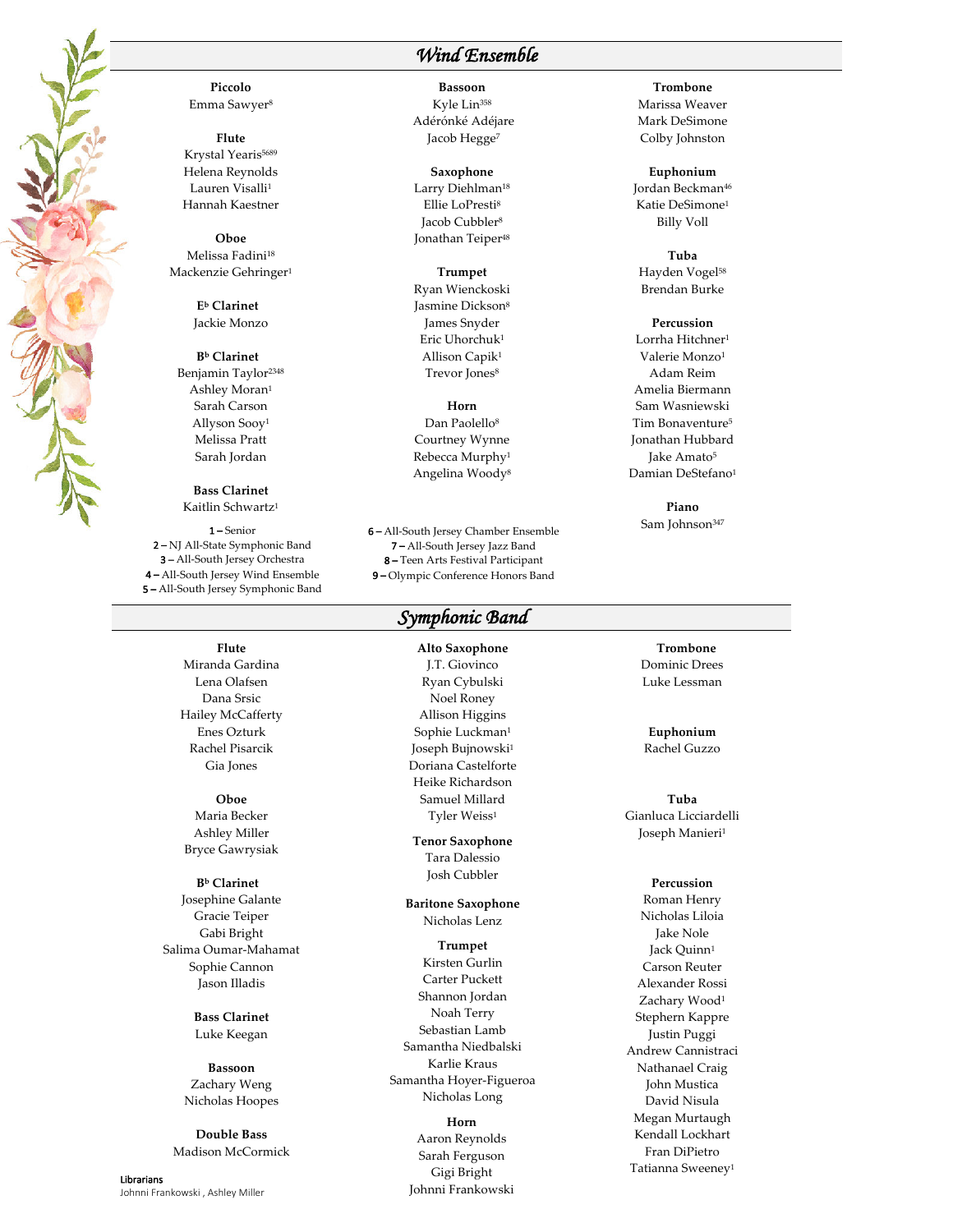Star-Spangled Banner

#### **Wind Ensemble Saxophone Quartet**

Larry Diehlman, Ellie LoPresti, Jacob Cubbler, Jonathon Teiper

# *Percussion Ensemble*

Dance of the Tumblers Nikolai Rimsky-Korsakov

Appalachian Morning **Accord Accord Accord Accord Accord Accord Accord Accord Accord Accord Accord Accord Accord A** 

Danza Furioso **International Executive Contract Contract Contract Contract Contract Contract Contract Contract Contract Contract Contract Contract Contract Contract Contract Contract Contract Contract Contract Contract Con** 

Shallow from *A Star is Born* Lady Gaga

Brandenburg No. 2: Allegro Moderato J.S.Bach

Arr. James Curnow

Arr. Omar Carmentes

Arr. Tom Maioriello

Arr. Brian Slawson

Mr. Thomas Maioriello, Director & Conductor

**Percussion Ensemble Members – Symphonic Band** Roman Henry, Nicholas Liloia, Jake Nole, Jack Quinn, Carson Reuter, Alexander Rossi, Zachary Wood, Stephen Kappre, Justin Puggi, Andrew Cannistracci, Nathanial Craig John Mustica, David Nisula, Meghan Murtaugh, Fran DiPietro

**Percussion Ensemble Members – Wind Ensemble** Lorrha Hitchner, Valerie Monzo, Adam Reim, Amelia Biermann, Sam Wasniewski, Tim Bonaventure, Jonathan Hubbard, Jake Amato, Damian DeStefano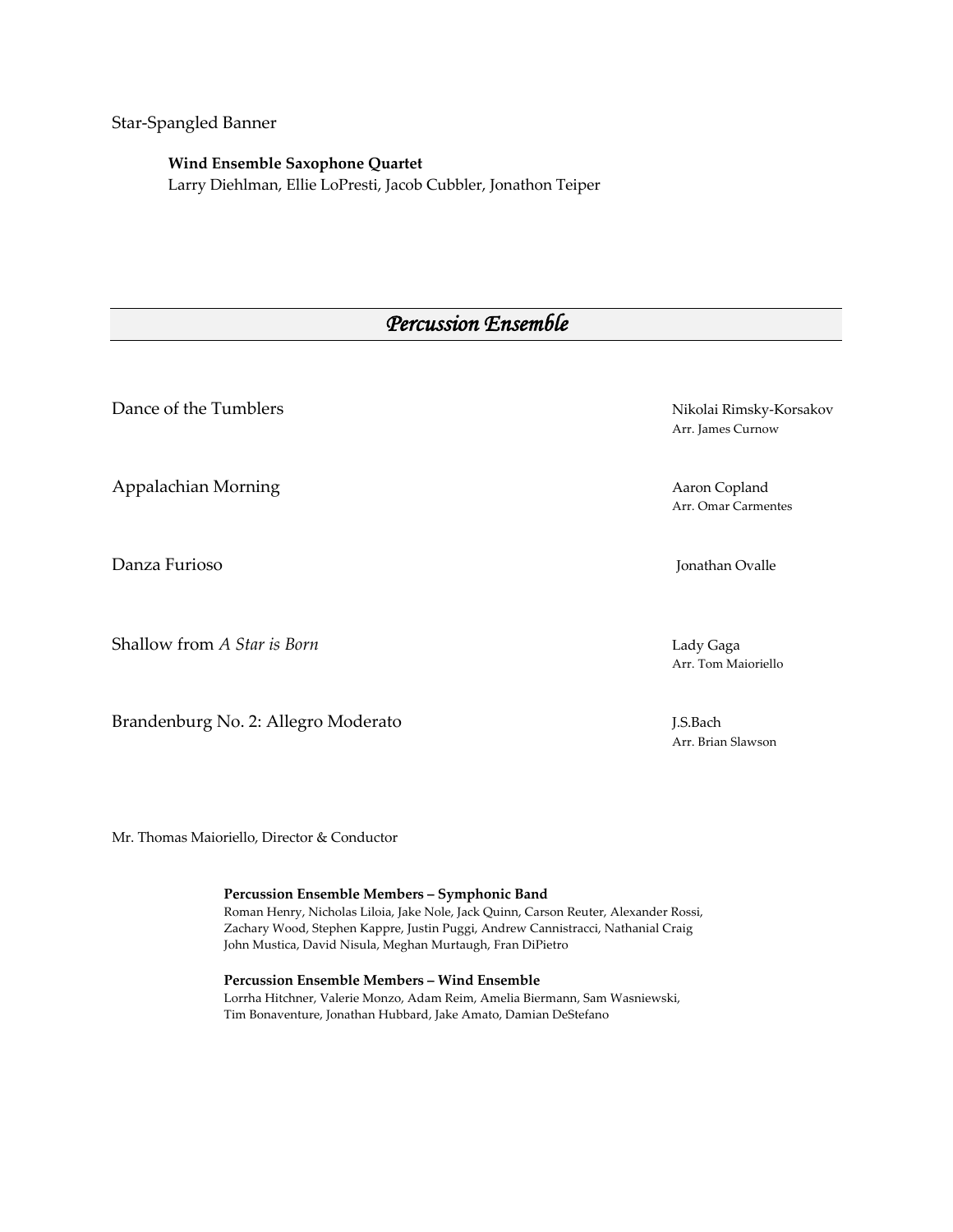# *Symphonic Band*

Hosts of Freedom (1920)Karl King (1891-1971)

In A Gentle Rain (2000) Robert W. Smith (b.1958)

Portraits (2000) Jim Colonna (b.1970)

- I. Fanfare
- II. Song
- III. Burlesque

Ye Banks and Braes, O Bonnie Doon (1932) Percy Grainger (1882-1961)

Dinosaurs (1986) Daniel Bukvich (b.1954)

Mannin Veen (1933) Haydn Wood (1882-1959)

Trauersinfonie (1844/1926) **Richard Wagner (1813-1883**)

Overture to *Pirates of Penzance* (1879/1880) Arthur Sullivan (1842-1900)

Blithe Bells (1713/1930) J.S. Bach (1685-1750)

Comedian's Galop from *The Comedians, op.* 26 (1940) Dmitri Kabalevsky (1904-1987)

*Wind Ensemble* 

Fairest of the Fair (1908) John Philip Sousa (1854-1932)

Arr. Erik Leidzen

Arr. J.P. Soua, ed. Brion

Arr. Percy Grainger

Arr. Erik Ledizen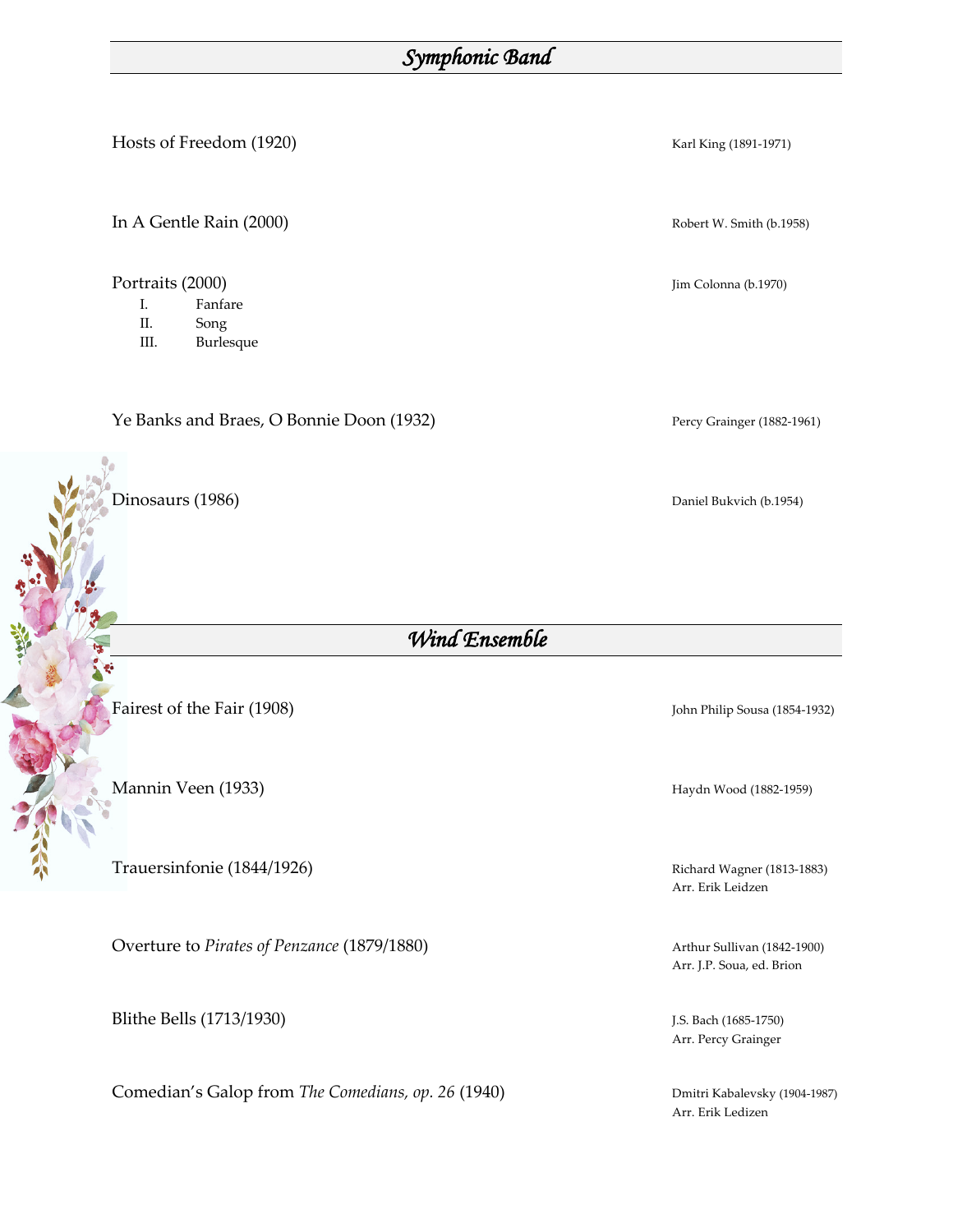Karl L. King emerged in the early to mid-twentieth century as a rival to the famed American march king, John Philip Sousa. King grew up as a low brass player, starting on trombone before switching to his preferred baritone. After spending his formative years studying composition and theory, King produced his first march at the age of 17. Not long after King joined the Robinson's Famous Circus, a medium that would become an inspiration for the now married King, he was quickly appointed bandmaster. During this time he also worked for the famed Barnum and Bailey's Circus where he wrote some of his most famous works, including *Barnum and Bailey's Favorites*. *Hosts of Freedom* is one of King's more played works, and is played by musical ensembles throughout the world. The work was written near the end of his time in the circus, and reflects both the traditional march style and the flare of a contemporary circus march.

### **In A Gentle Rain (2000)** Robert W. Smith (b.1958)

Robert W. Smith is a contemporary American band composer and academic currently employed by Warner Brothers and Belwin Publishing. Smith attended Troy State University, earning a Bachelors of Music Education. Following graduation Smith moved to South Florida, finishing a Masters Degree while working on his career in composition. Following his graduation, he was hired as Director of Bands at Troy State University, where he spent four years. In 2001 he departed Troy State for a full-time position with Warner Brothers Publications, where he currently works as a guest clinician and composer touring the world.

*In A Gentle Rain* is work that features a solo musical line as well as numerous percussion effects. The work opens with a gentle drizzle of rain that slowly builds though a piano accompaniment. The solo part, portrayed today by four students, takes over and leads the ensemble through the flowing composition, all while the rain continues to drizzle in the background.

### **Portraits (2000) Jim Colonna (b.1970)**

**I. Fanfare**

**II. Song**

**III. Burlesque**

James "Jim" Colonna is the Director of Bands at Messiah College where he teaches graduate instrumental conducting and conducts the wind ensemble. He has previously held positions at the University of Wisconsin-Eau Claire and Utah Valley University. Colonna earned his Doctorate of Musical Arts Degree in Conducting from Michigan State University in 2007 and a Master of Music Degree from the University of North Texas in 2000. Colonna's conducting teachers include Eugene Corporon, Kevin Sedatole, John T Madden, and Jack Stamp.

*Portraits* is a three-movement work taking the listener through the styles of prominent American composers. The first movement, "Fanfare," is based on the work of symphonic composer Jack Stamp. The movement opens in a fugal-style, with entrances starting in the low brass and moving throughout the ensemble. The movement has multiple hints from the music of Mr. Stamp, including a unique ending build reminiscent of multiple works by the aforementioned composer.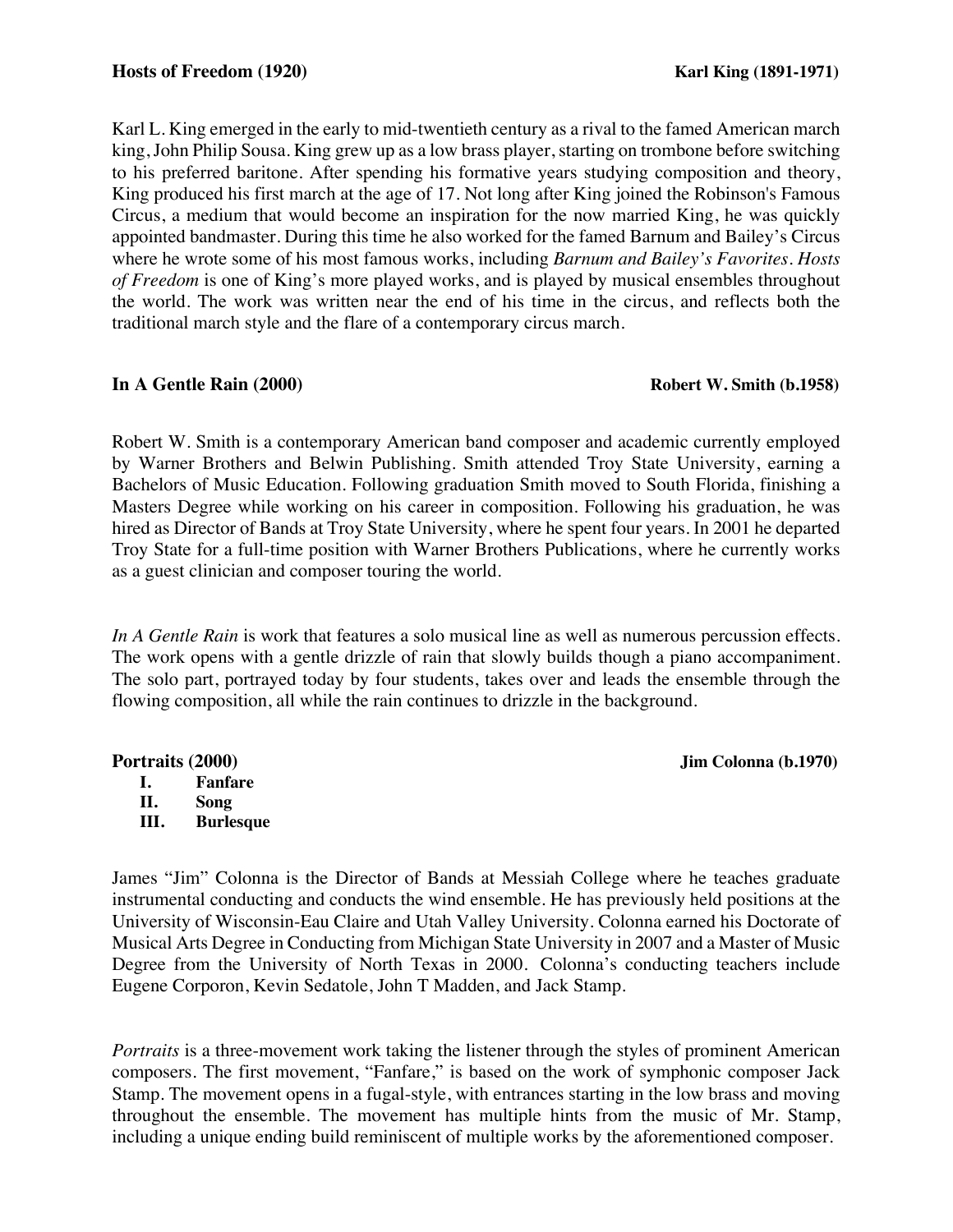The second movement, "Song," is an homage to American classical composer Aaron Copland. The movement features a beautifully lyric melody, first introduced in the low brass and woodwinds. The melody builds into a brass chorale which grows into a full ensemble moment. The third movement, titled "Burlesque," is based on the work of Leonard Bernstein. The movement starts with a frenetic push that is a reflection of many of Mr. Bernstein's operatic and orchestral works. The movement then moves into a mixed meter section that is reminiscent of Bernstein's work "Slava," including the enigmatic background figures and odd phrasing structure.

#### **Ye Banks and Braes O' Bonnie Doon (1932) Percy Grainger (1882-1961)**

Percy Aldridge Grainger is an Australian-born composer and pianist known for instrumental settings of British and Australian folk songs. Most of Grainger's early life was spent alongside his mother, who served as a tutor and agent for the young piano virtuoso. Grainger developed his piano and composition skills in the final decade of the twentieth century at the Hoch Conservatory in Frankfurt, Germany. In 1914 Grainger moved to the United States where he would spend the rest of his life. Following his mother's death in 1922, Grainger became increasingly interested in various experimental music-types. However, he continued to perform, conduct, and arrange his classic literature right up until his death.

The original melody for *Ye Banks and Braes O' Bonnie Doon* comes from a traditional Scottish song written by Robert Burns in 1791. Burns version included six verses, although more contemporary settings and translations have reduced that number. The Grainger setting for band is a well-known work that accurately reflects the peculiar arranging style. The simple statement of the melodic voice at the beginning of the work is enhanced in sequential repetitions, building to a climactic finish. Grainger's use of extensive chromatic, non-native, musical lines develops the listen's ear and creates a diverse musical palate as the work evolves to its conclusion.

#### **Dinosaurs (1986)** Daniel Bukvich (b.1954)

Idaho born and raised, Daniel Bukvich currently serves as a music professor at the University of Idaho, a position he has held since 1976. He is in demand as a composer, lecturer, and conductor around the country, frequently making visits to schools and ensembles. Bukvich has long been associated with aleatoric music processes, or processes that put the musical responsibility on the musician rather than the composer. Examples of this include the use of "non-traditional" instruments, unique repeat structures, use of various parts of the instrument rather than the whole, and graphic notation.

According to Bukvich's program note: *Dinosaurs* is a multi-movement work that depicts the various prehistoric animals that roamed the earth. The work was written for the Moscow Junior High Band in Moscow, Idaho. The conductor, Dale Kleinert, requested a piece with rhythmical intensity, using some minimalism, singing, accessory instruments with the same kind of integrity and respect as traditional instruments, and challenging percussion parts. Bukvich went a step further, visiting the school and taking special note of some of the dilapidated percussion instruments. He utilized the unique timbre produced by the school's broken drums and featured it prominently in the piece. While it is not a requirement for ensembles to break their drums in order to perform this work, a similar effect could be generated by purposely distorting the tuning of the heads and loosening tension rods around the drum.

The current performance takes certain liberties with the score, but we hope will be no less entertaining for the audience members.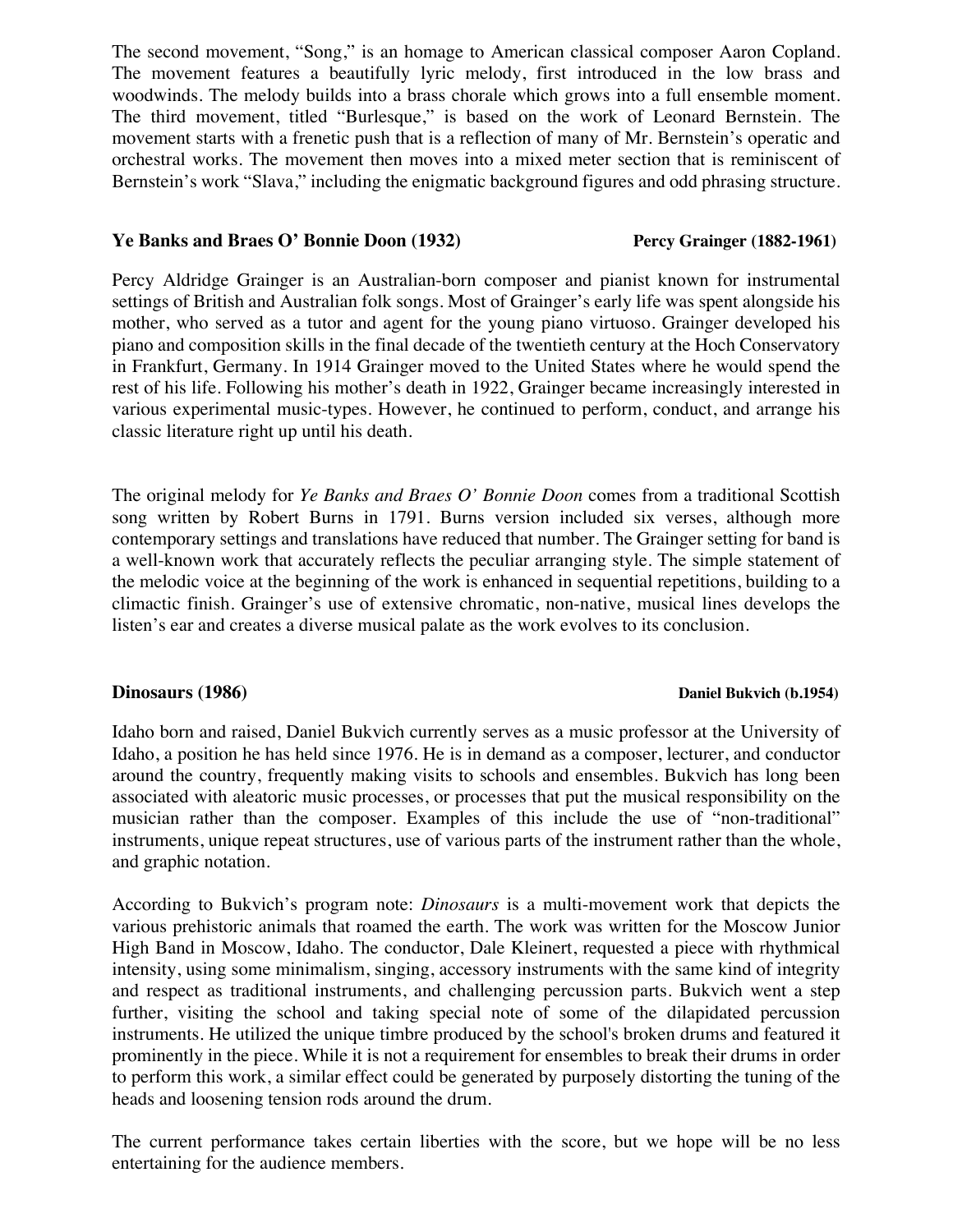John Philip Sousa is widely regarded as one of the preeminent American composers of all-time. He served as conductor/composer for his own band, The John Philip Sousa Band at the turn of the  $20<sup>th</sup>$  century. His band toured around the country performing 3,500 concerts in 400 different cities in the first seven years of its existence. During this time the ensemble became a staple in the music industry, creating a vast library of musical recordings that brought the music of the Sousa Band to the world.

*The Fairest of the Fair* is generally regarded as one of Sousa's finest and most melodic marches. The inspiration for the work was taken from Sousa's unrequited love and attraction to a girl for whom he was not acquainted. After noticing this particular woman at previous fairs, Sousa made a note to transfer the image of her likeness to a musical composition. Sousa wrote *Fairest of the Fair* for the 1908 Boston Food Fair and it became an instant musical success. Its hummable melodies and sprightly construction made it a fan favorite for years following its first performance in 1908.

#### **Mannin Veen (1933) Hayden Wood (1882-1959)**

Hayden Wood was a 20<sup>th</sup> century English composer and prominent violin soloist. His compositional output consists of a variety of different musical selections, including two-hundred individual songs, seven song cycles, and numerous works for large and chamber orchestra. Wood's work *Phantasie Quartet* gained notoriety in the early twentieth century when it received second prize in W.W. Cobbett's chamber music competition in 1905.

*Mannin Veen* is one of two works that Wood wrote originally for wind band. The work is an elongated tone poem based on four Manx songs from the Isle of Man off the coast of Great Britain. Wood wrote of the work: "This work, based on Manx folksongs, is founded on four of those tunes. The first, "The Good Old Way", is an old and typical air written mostly in the Dorian mode. The second, which introduces the lively section of the work, is a reel – "The Manx Fiddler". The third tune, "Sweet Water in the Common" relates to the practice of summoning a jury to decide questions concerning water rights, boundaries, etc. The fourth and last is a fine old hymn, The "Harvest of the Sea", sung by the fishermen as a song of thanksgiving after their safe return from the fishing grounds."

#### **Trauersinfonie (1844/1926)** (1844/1926) **Richard Wagner (1813-1883)**

# **Arr. Erik Leidzen**

"Eighteen years after the death in London of Carl Maria von Weber, a patriotic movement in Germany resulted in the transference of his remains to his native land. In December of that year (1844) an impressive ceremony took place in Dresden, in which Wagner took a leading part. Besides reading the solemn oration, Wagner composed the march for the torchlight procession. This march, scored by Wagner for large wind band, was based on two themes from Weber's opera *Euryanthe*, and thus represented a musical homage to the earlier composer. The score remained unpublished until 1926, and the work remained among the least known of all Wagner's compositions.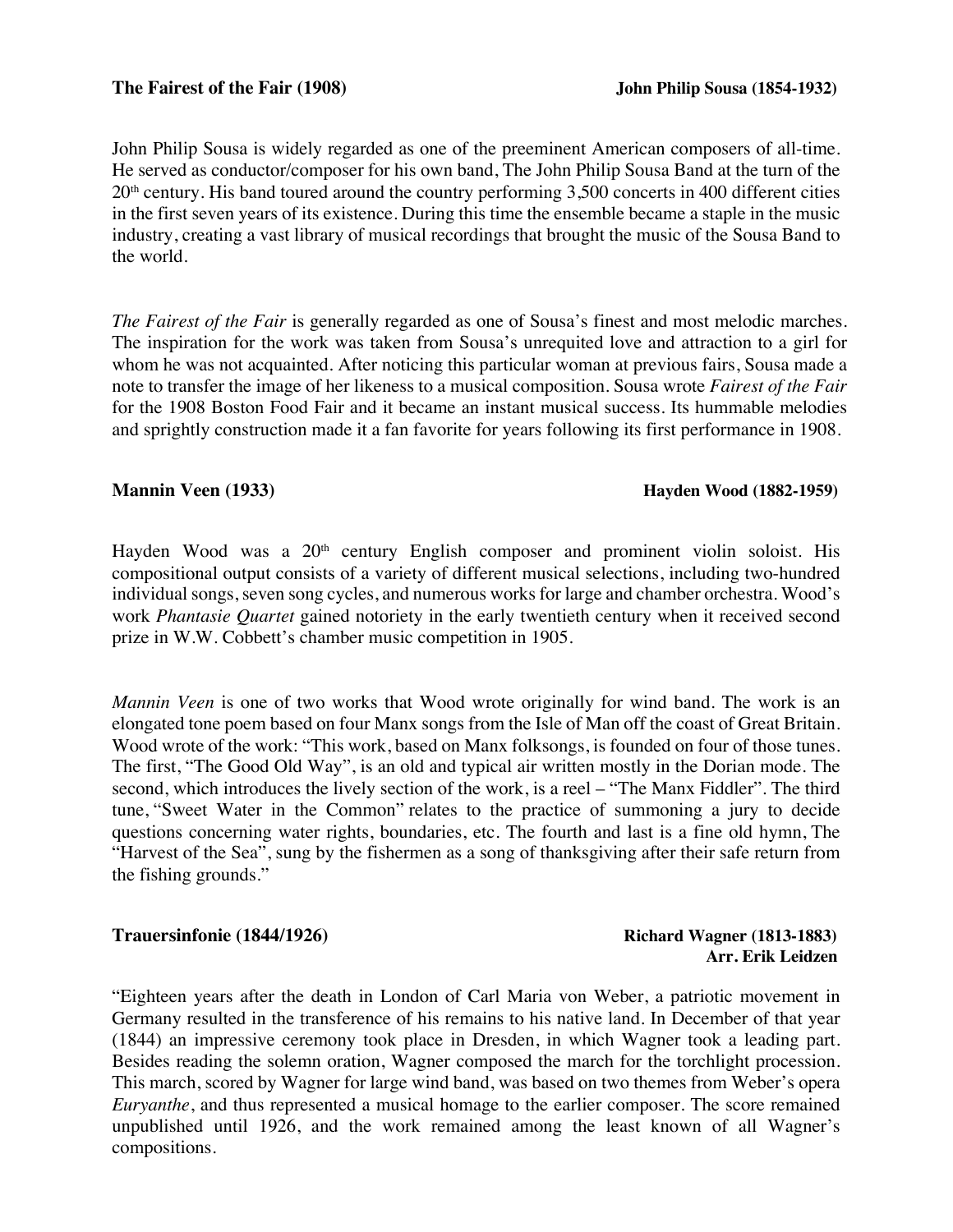The funeral march was performed in a revised "concert" version by the New York Philharmonic Orchestra under Mengelberg in 1927. On that occasion, Herbert Peyser wrote in the New York Evening Telegram: "This extraordinary piece – only 80 bars in length, but so profoundly moving, so filled with spacious and majestic solemnity... invites a prohibitive amount of history. The melodic materials collected by Wagner are only the eerie pianissimo theme from the 'Euryanthe' Overture, association with the vision of Emma's spirit, and the sorrowful cavatina 'Hier, dict am Quell', the first closing the composition in the transfigured form it assumes in the last act of the opera.

The effect of this music is magnificent and heart-shaking as it was... must have been overwhelming amid the solemnity of that nocturnal torch-light procession in the Dresden of 1844... For if the themes are Weber's, the creative imagination embodied in their sequence, their scoring, their exalted lament, is powerfully Wagner's."

Richard Franko Goldman

### **Overture to 'Pirates of Penzance' (1879/1880)** Arthur Sullivan (1842-1900)

# **Arr. John Philip Sousa/Keith Brion**

Arthur Sullivan and William Gilbert were one of the most successful musical theatre partnerships of the late 19th century. The pair combined on fourteen comic operas, many of which are still featured in musical theatre and operatic cannons. Their works persist on modern stages due to the genius libretti of Gilbert, whose use of language and brilliant story development still enthrall modern audiences, brilliantly emphasized by Arthur Sullivan's musical compositions.

Editor John Philip Sousa is known to the music world as a master composer of American marches. However, he also had a strong love for musical theatre, especially the works of Gilbert and Sullivan. Before putting together the *Pirates of Penzance* transcription, Sousa took the vocal score to the *HMS Pinafore* and created a longer work for his renowned touring ensemble.

*Pirates of Penzance* or *The Slave of Duty* is a comic opera in two acts written and premiered in 1879. The opera follows a young apprentice that, upon completion of his twenty first birthday, is release from his duties with a band of "gentle" pirates. The comic hero, Frederic, falls in love with only the second woman he has ever seen. However, before the two can start their new life together, Frederic finds out that his servitude to the pirates may not be done after all. *Pirates of Penzance*  opened to excellent reviews around the world, and numerous cultural parodies have been created as a result, including "The Simpsons," "Family Guy," "Animaniacs," "Saturday Night Live", and, more recently, "Hamilton."

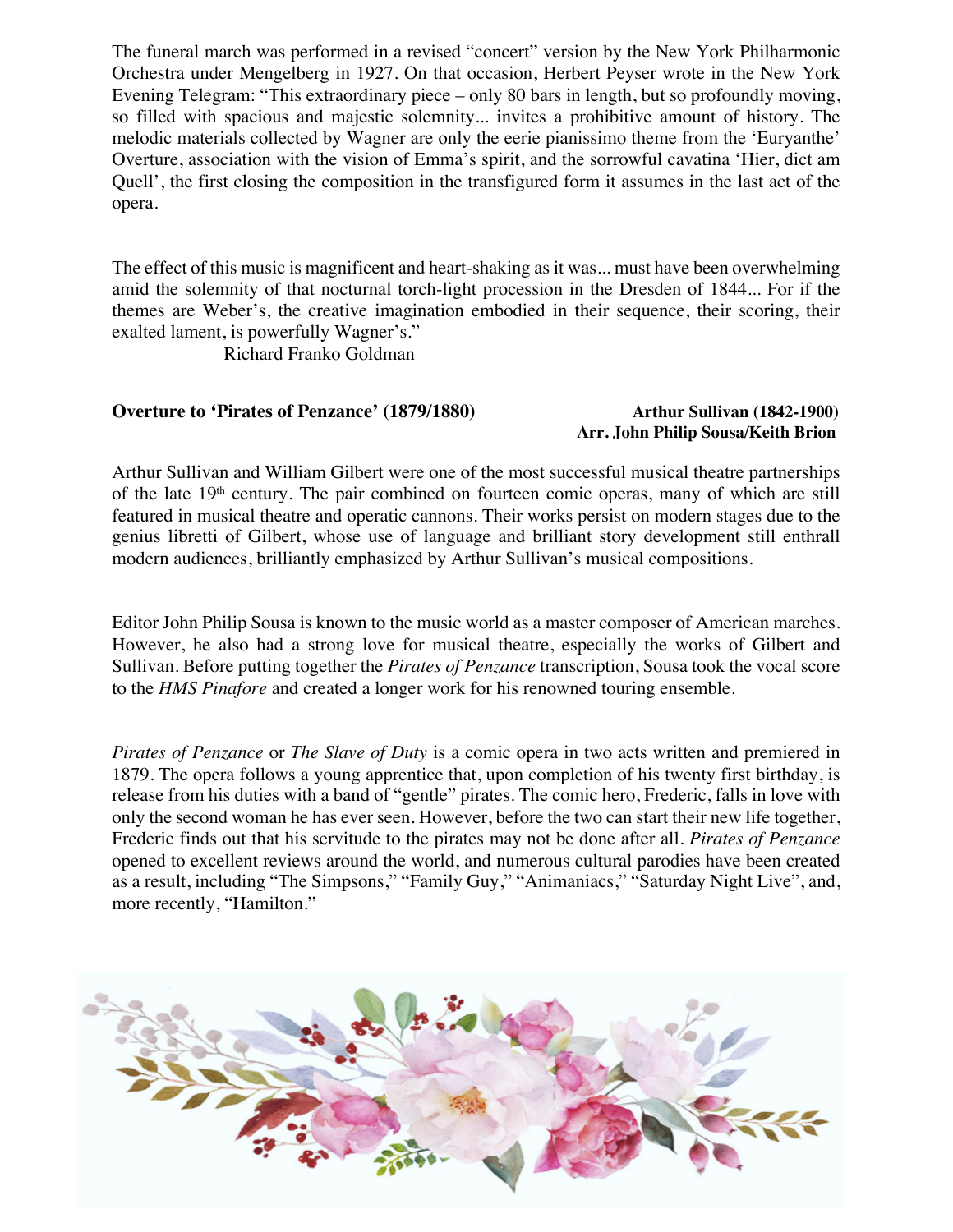#### **Blithe Bells (1713/1930) J.S. Bach (1685-1750)**

From renowned scholar Keith Brion:

"During the late 1920s Grainger developed a growing passion for the music of J.S. Bach and earlier composers. He was also a great admirer of Leopold Stowoski, whose arrangements of Bach for the Philadelphia Orchestra were then much in the public favour. In 1930 and 1931, the years of this composition, he had developed a friendship with the musicologist and early music specialist, Gustav Reese. Another friend was composer Henry Cowell, a leading exponent of new music and a close associate and great champion of the music of Charles Ives.

While it is pure (but somewhat informed) speculation to suppose that Grainger had learned of Ives music through Cowell, one cannot escape some similarities between Blithe Bells and the quotational compositions of Ives. However, Grainger's treatment of Bach's *Sheep May Safely Graze,* begins in the style of Stokowski's great transcriptions, brightened with a dash of Grainger's beloved mallet percussion. Then, rather than simply quoting Bach, as Ives might have done, the music begins to sound as if Grainger has swallowed Bach, digesting him and by some mysterious and rather delicious process, both composers merge and emerge as equals, with a tiny dashes of George Gershwin supplying connective tissue."

### Comedian's Galop from "The Comedians, op. 26" (1940) Dmitri Kabalevsky (1904-1987)  **Arr. Erik Leidzen**

Dmitri Kabalevsky was a Russian composer writing during the Soviet Union era of the mid to late 20th century. Kabalevsky was a prominent Soviet composer in his era, serving a mainstay in the music community around the confederation. Kabalevsky received numerous awards and honors for his works, including setting up the Confederation of Soviet Composers, and making numerous musical connections in the Soviet musical system. It has been argued that arguably his greatest musical gift to the world was his ability to connect to children with his musical compositions. *The Comedians*, the orchestra suite from which this movement is pulled, is a prime example of this trend in Kabalevsky's music.

*The Comedians, Op. 26* is a ten-movement orchestral suite written in the midst of World War II. The work is often paired with other suites of music written in the same style, including Khachaturiann's *Masquerade Suite*. *Comedian's Galop* is a short musical selection that features a virtuosic Xylophone part during the exposition (introduction) of the second melodic figure. The work is known for being played at a high rate of speed, with conductors racing to see who can play it the quickest.